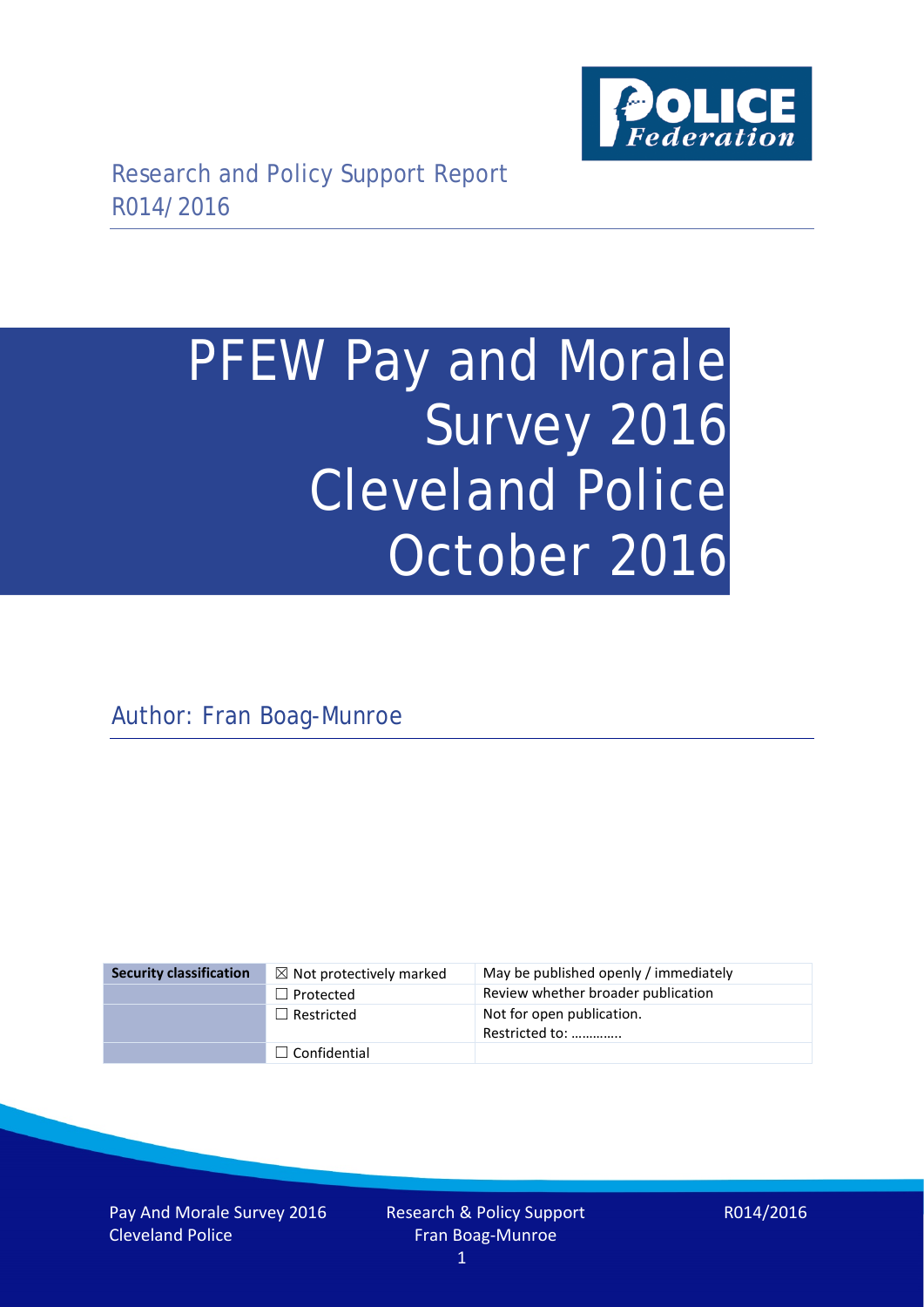# **INTRODUCTION**

This note provides a summary of responses to the PFEW Pay and Morale Survey received from respondents from Cleveland Police in 2016.

Where appropriate, details of average responses for the police service as a whole are also presented, as well as a ranking of Cleveland Police compared to other forces. Where rankings are provided, a ranking of 1 represents the force with the highest percentage of respondents expressing a particular attitude or intention, and a ranking of 42 represents the force with the lowest percentage of respondents expressing a particular attitude or intention<sup>[1](#page-1-0)</sup>. One force was excluded from this ranking because the sample size was considered too low to be representative of the force as a whole (<200 responses). Please be aware that the actual differences between individual rank positions may be quite small and, if used, should be interpreted cautiously.

Graphical summaries are also presented which compare the proportion of respondents expressing a particular attitude or intention in each force to the average for the service as a whole. These graphical summaries indicate either 1) that a force has the same proportion of respondents expressing a particular attitude as the national average or lower; 2) that the force has a higher proportion of respondents expressing a particular attitude than the national average; or 3) that the proportion of respondents expressing a particular attitude in a force is 10% or more higher than the national average.

# **RESPONSE RATE AND RESPONDENTS**

632 responses were received from Cleveland Police, representing a response rate of around 51% (based on March 2016 Home Office figures of officer headcount). The national response rate for the 2016 survey was 35%. Last year's response rate for Cleveland Police was 11%. Please bear this in mind when making comparisons with last year's findings.

Overall 2% of respondents to the survey declined to state which force they belonged to. The responses from these officers have been included within the national data but are excluded from force-level analysis.

79.7% of responses from Cleveland Police were received from male officers and 20.3% of responses were from female officers. 78.6% of respondents were Constables, 16.5% were Sergeants and 4.9% were Inspectors or Chief Inspectors.

<span id="page-1-0"></span> $1$  Rankings have been determined at two decimal places.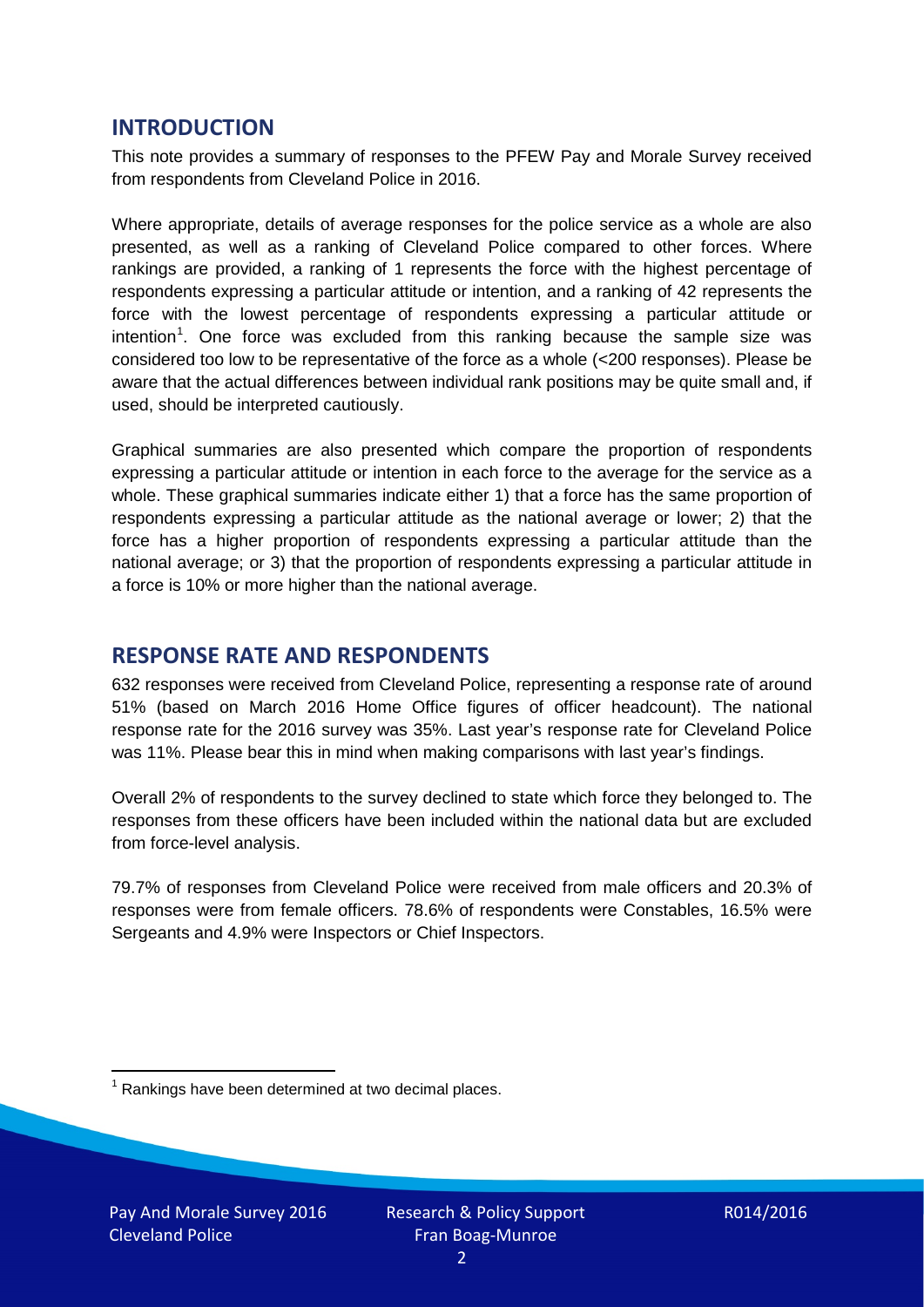# **MORALE**

53.5% of respondents from Cleveland Police told us that their morale is currently low.

Nationally, the proportion of respondents reporting low personal morale ranges from 72.0% at the top ranking force to 41.9% at the bottom ranking force. In terms of the proportion of respondents with low morale, Cleveland Police ranks 21 out of 42, meaning that, compared to Cleveland Police, there are 21 forces with a smaller proportion of respondents reporting low morale.

89.7% of respondents from Cleveland Police felt that morale within the force is currently low.

Across England and Wales as a whole, the proportion of respondents reporting low force morale ranges from 98.8% at the top ranking force to 74.1% at the bottom ranking force. In terms of the proportion of respondents reporting low force morale, Cleveland Police ranks 16 out of 42 forces, meaning that there are 26 forces with a smaller proportion of respondents who feel that morale within their force is low.

Comparison of 2016 and 2015 figures for morale in Cleveland Police are provided in the table below.

|                     | 2016  | 2015  |
|---------------------|-------|-------|
| Low personal morale | 53.5% | 82.4% |
| Low force morale    | 89.7% | 99.3% |

The proportion of respondents in the police service as a whole who said that their morale is low was 55.9%; this compares to 70.1% of respondents to the PFEW Pay and Morale survey in 2016; the proportion of respondents reporting low morale in 2016 was significant smaller than in [2](#page-2-0)015 $^2$ .

The proportion of respondents in the service as a whole who said that morale in their force was low was 89.5%; in 2015, this proportion was 94.6%. Again the difference between 2016 and 2015 was statistically significant<sup>[3](#page-2-1)</sup>.

<span id="page-2-0"></span> $2$  Z= 40.1, p < 0.001

<span id="page-2-1"></span> $3$  Z=25.2, p < 0.001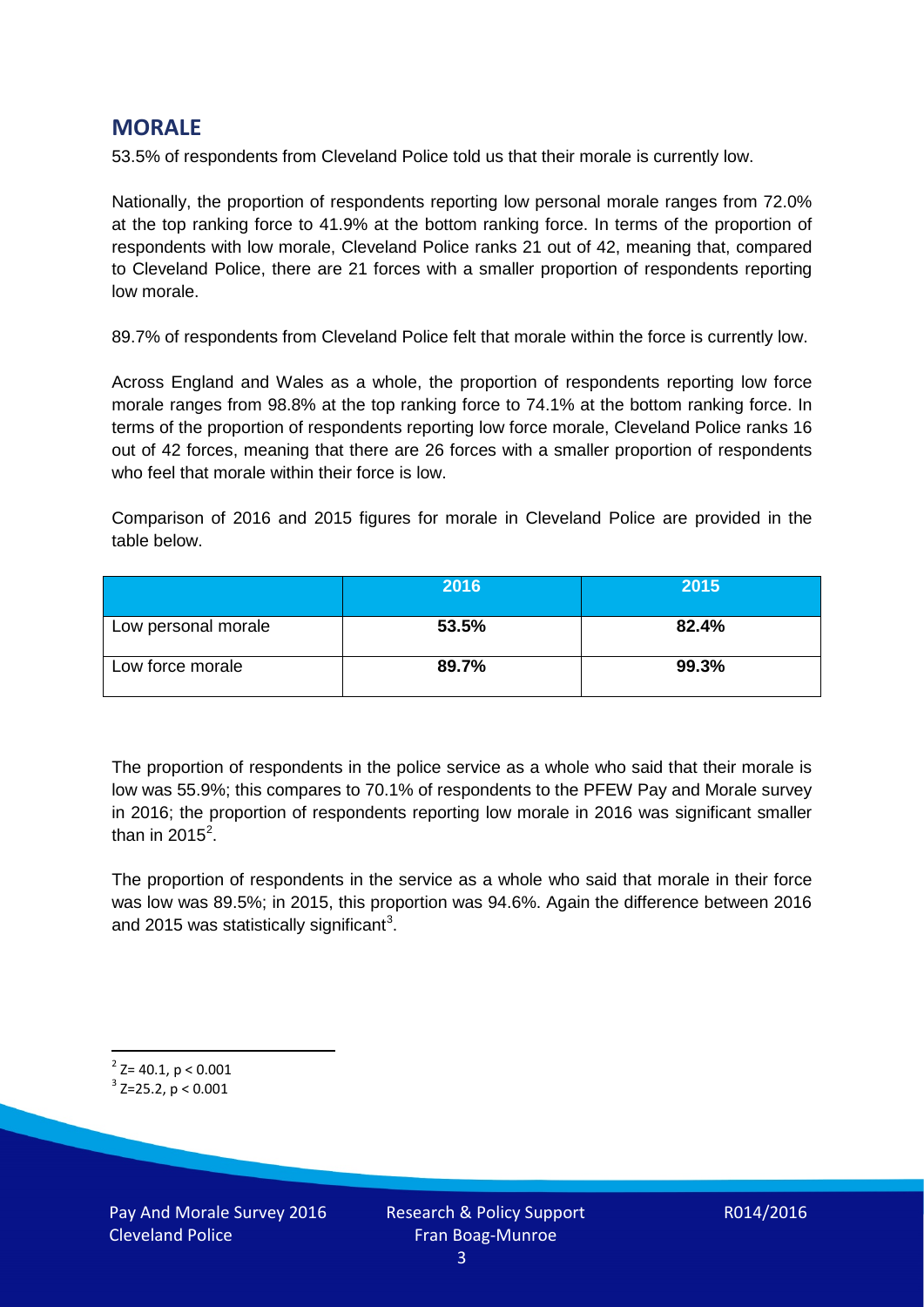*Proportion of respondents reporting low personal morale compared to national average in 2016*



## *REASONS FOR LOW MORALE*

The survey asked respondents about the factors that had a positive or negative effect on their morale, the table below shows the proportion of respondents in Cleveland Police who said a particular factor has had a negative effect upon their morale compared to the national average.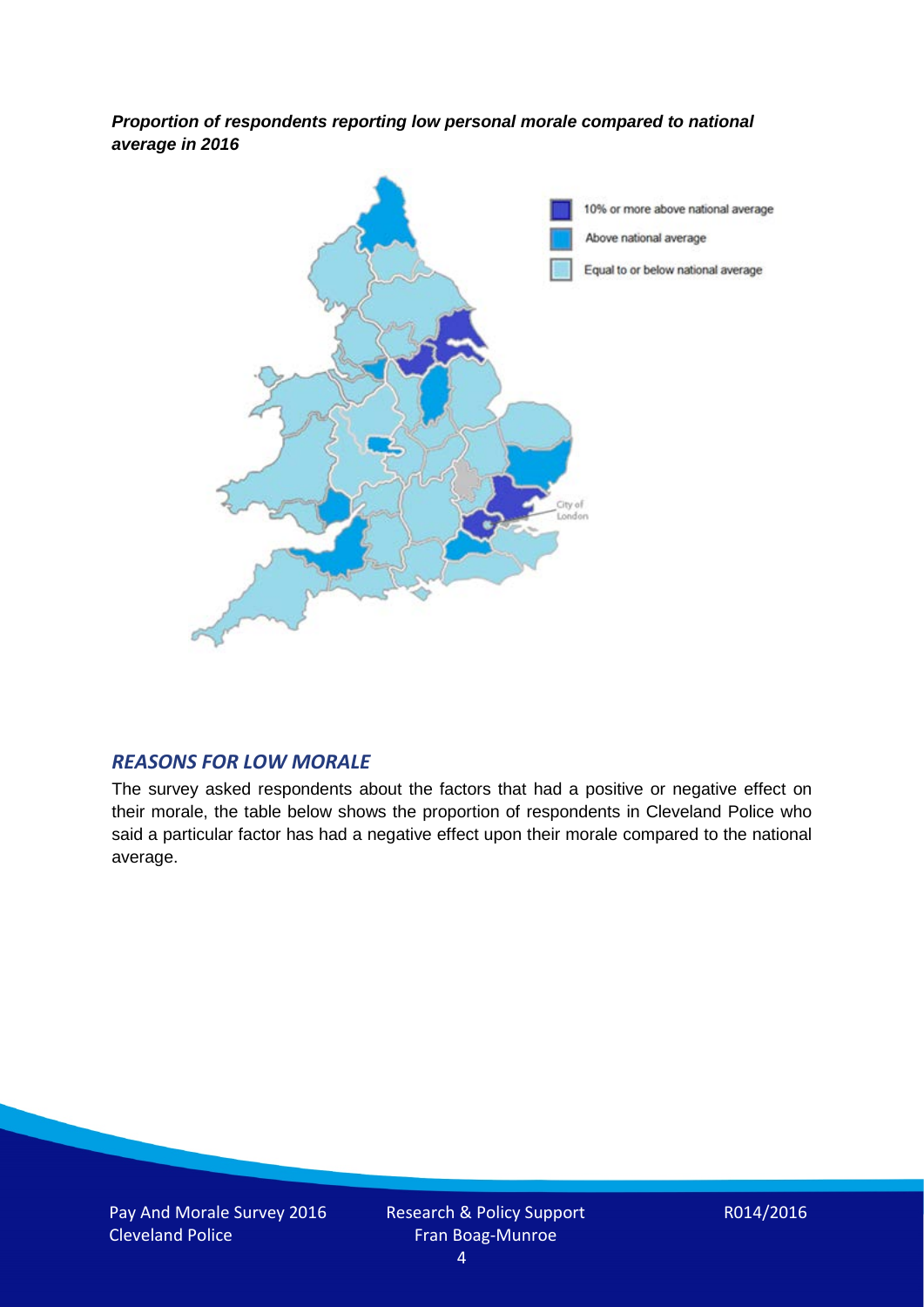| <b>Factor</b>                                  | <b>Negative effect on morale</b><br><b>(Cleveland Police)</b> | <b>Negative effect on morale</b><br>(England and Wales) |
|------------------------------------------------|---------------------------------------------------------------|---------------------------------------------------------|
| Pay and benefits (including<br>pension)        | 71.8%                                                         | 70.9%                                                   |
| Day-to-day job role                            | 37.3%                                                         | 39.9%                                                   |
| Workload and responsibilities                  | 53.8%                                                         | 52.4%                                                   |
| Work-life balance                              | 47.4%                                                         | 58.2%                                                   |
| Opportunities for<br>development and promotion | 47.0%                                                         | 49.9%                                                   |
| Health and wellbeing                           | 48.3%                                                         | 54.3%                                                   |
| How the police as a whole<br>are treated       | 80.8%                                                         | 84.2%                                                   |
| Treatment by senior<br>managers                | 43.5%                                                         | 42.1%                                                   |

# **ATTITUDES TOWARDS THE POLICE**

66.4% of respondents from Cleveland Police said that they would not recommend joining the police to others.

Nationally, the proportion of respondents who said that they would not recommend joining the police to others ranges from 78.6% in the top ranking force to 55.4% in the bottom ranking force. Compared to the other forces in England and Wales, Cleveland Police ranks 27 out of 42; there are therefore 15 forces with a smaller proportion of respondents who say that they would not recommend joining the police to others.

64.7% of respondents from Cleveland Police said that they did not feel valued within the police.

The proportion of respondents who did not feel valued ranges from 79.2% in the top ranking force to 53.1% in the bottom ranking force. In terms of the proportion of respondents who did not feel valued within the police, Cleveland Police ranks 20 out of 42; there are 22 forces with a smaller proportion of respondents who did not feel valued.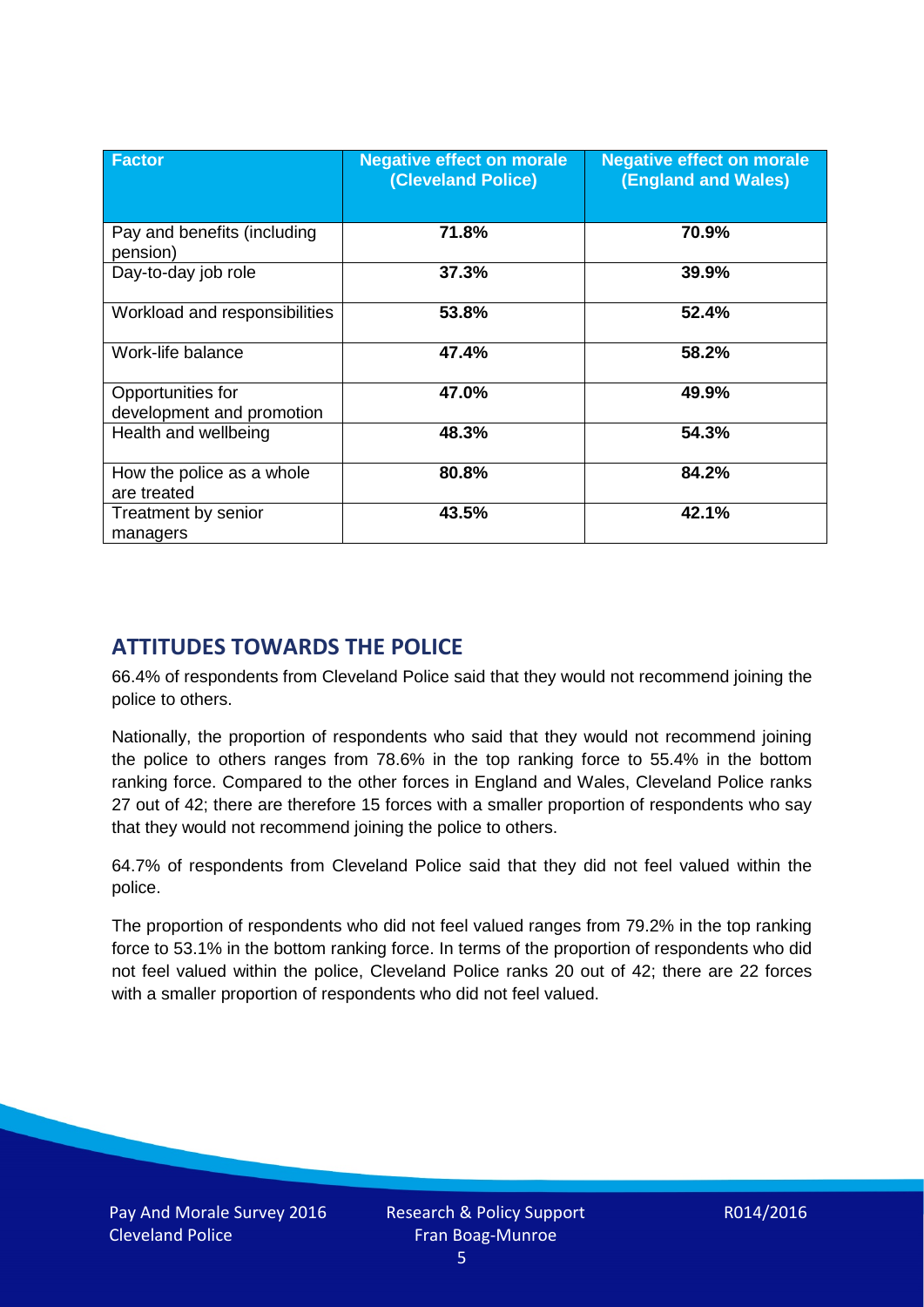|                                                           | 2016  | 2015  |
|-----------------------------------------------------------|-------|-------|
| would<br>not<br>recommend joining<br>the police to others | 66.4% | 76.3% |
| I do not feel valued<br>in the police                     | 64.7% | 81.5% |

For the service as a whole, the proportion of respondents in 2016 who said that they would not recommend joining the police to others was 69.9%. In 2015, 76.3% of respondents said that they would not recommend joining the police. The difference between 2016 and 2015 is statistically significant<sup>[4](#page-5-0)</sup>.

Across the police service as a whole, 67.3% of respondents said that they did not feel valued; compared to 74.7% of respondents in last year's survey. A significantly smaller proportion of respondents did not feel valued this year compared to 201[5](#page-5-1)<sup>5</sup>.

#### *Proportion of respondents who would not recommend the police to others compared to national average in 2016*



<span id="page-5-1"></span><span id="page-5-0"></span> $4$  Z = 19.6, p < 0.001  $5$  Z = 22.1, p < 0.001

Pay And Morale Survey 2016 Cleveland Police

Research & Policy Support Fran Boag-Munroe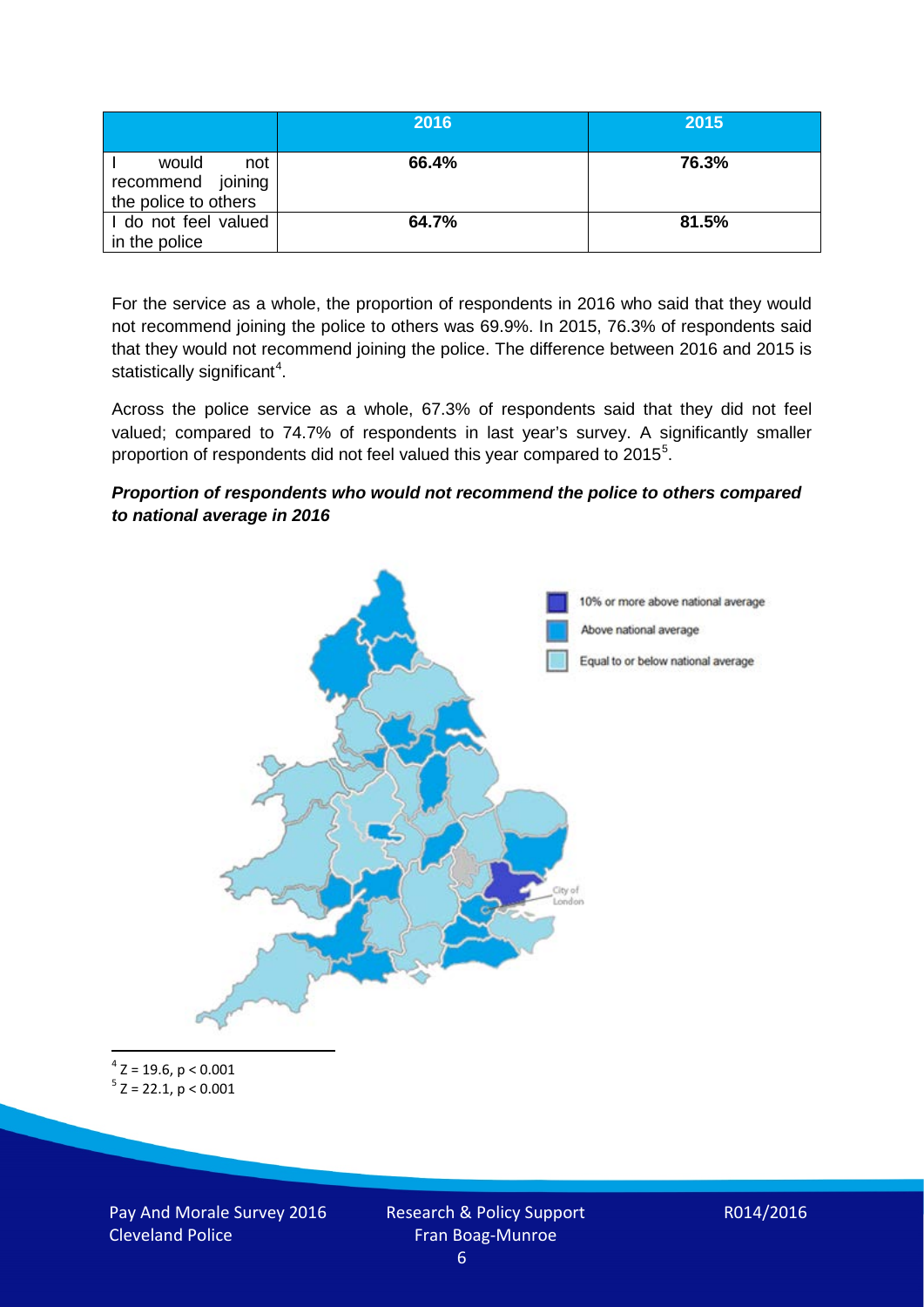# **INTENTION TO LEAVE**

8.5% of respondents from Cleveland Police told us that they intend to leave the police service within two years. A further 15.1% of respondents said that they currently do not know what their intentions are with regards to staying in or leaving the police.

The proportion of respondents who planned to leave the police ranged from 21.5% at the top ranking force to 4.5% at the bottom ranking force. In terms of the proportion of respondents intending to leave, Cleveland Police ranks 29 out of 42 forces, meaning that there are 13 forces with a smaller proportion of respondents intending to leave within two years.

Comparison of 2016 and 2015 figures for intention to leave in Cleveland Police are provided in the table below.

|                                                | 2016 | 2015' |
|------------------------------------------------|------|-------|
| Intend to leave the police<br>within two years | 8.5% | 19.9% |

For the service as a whole, 11.8% of respondents planned to leave the police service within two years; in 2015, 15.6% of respondents said that they intended to leave within two years. A significantly smaller proportion of respondents intended to leave the police service in 2015 compared to 201[6](#page-6-0)<sup>6</sup>.

<span id="page-6-0"></span> $6$  Z = 15.2, p < 0.001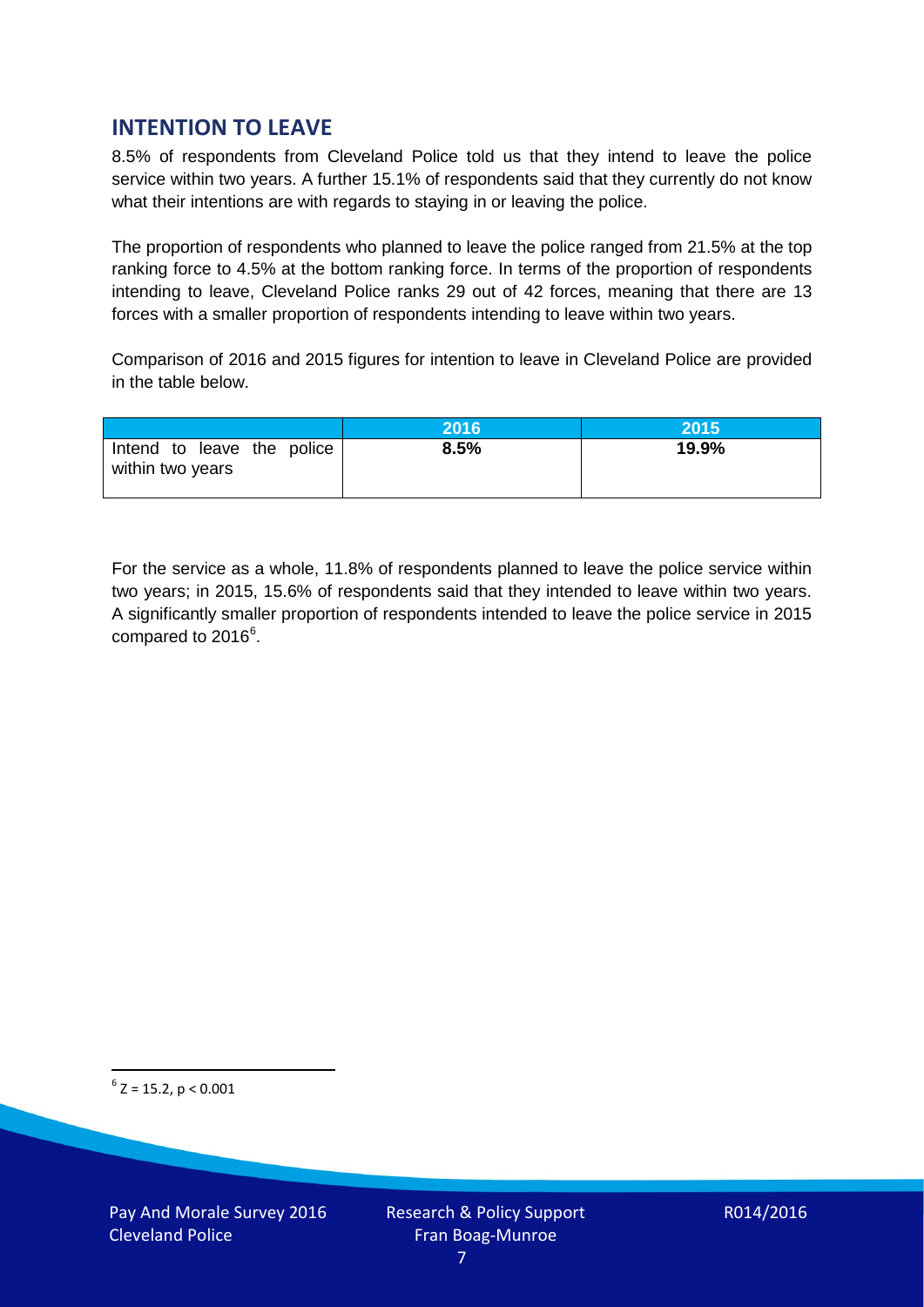*Proportion of respondents intending to leave the police within two years compared to national average in 2016*



## *REASONS FOR INTENDING TO LEAVE THE POLICE SERVICE*

Respondents who had said they intended to leave were asked to indicate the reasons behind this intention. The table below shows the proportion of respondents in Cleveland Police who said that a particular factor has had a major effect on their intention to leave, compared to the national average.

Please be aware that respondents were able to choose more than one option therefore the figures provide below will not add up to 100%.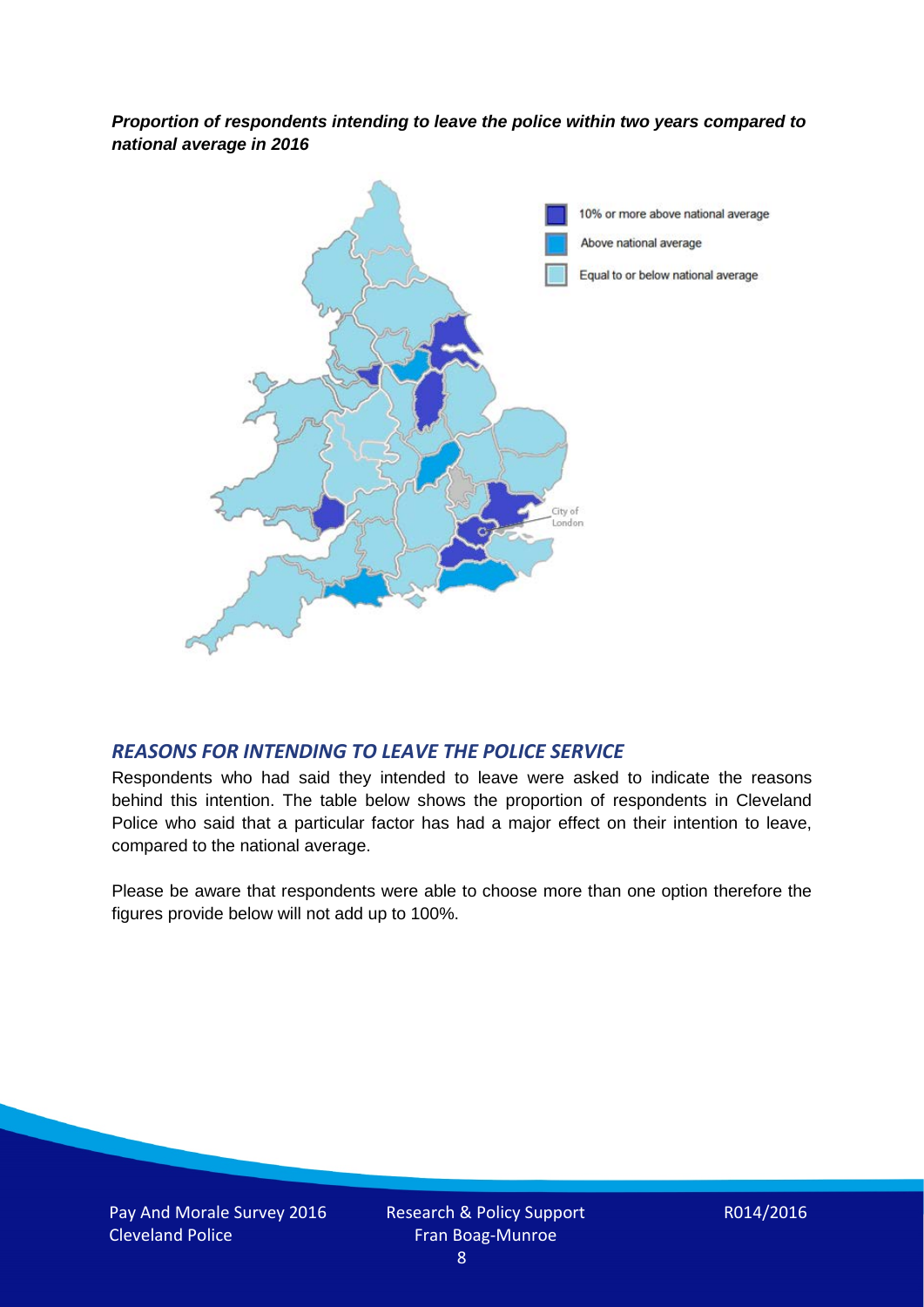| <b>Factor</b>                                          | Major effect on intention to<br><b>Ieave (Cleveland Police)</b> | <b>Major effect on intention to</b><br><b>leave (England and Wales)</b> |
|--------------------------------------------------------|-----------------------------------------------------------------|-------------------------------------------------------------------------|
| The impact of your job on<br>your family/personal life | 60.4%                                                           | 57.2%                                                                   |
| Your morale                                            | 75.0%                                                           | 81.7%                                                                   |
| Your opportunities for<br>development and promotion    | 40.4%                                                           | 49.1%                                                                   |
| Your pay and benefits                                  | 60.4%                                                           | 67.6%                                                                   |
| Better job opportunities<br>outside of the Police      | 58.3%                                                           | 59.2%                                                                   |
| The impact of the job on your<br>health and wellbeing  | 68.8%                                                           | 69.4%                                                                   |
| Dissatisfaction with your day-<br>to-day job role      | 47.9%                                                           | 43.6%                                                                   |
| Your workload and<br>responsibilities                  | 41.7%                                                           | 41.8%                                                                   |
| How the police was a whole<br>are treated              | 79.2%                                                           | 77.6%                                                                   |
| Your treatment by senior<br>managers                   | 43.8%                                                           | 43.7%                                                                   |

# **PAY AND BENEFITS**

75.4% of respondents from Cleveland Police told us that they do not feel that they are paid fairly for the responsibilities they have within their job.

Across England and Wales, the proportion of respondents who feel that they are not paid fairly for their responsibilities ranges from 80.8% at the top ranking force to 63.0% at the bottom ranking force. Cleveland Police ranks 9 out of 42 forces; there are 33 forces with a smaller proportion of respondents who say that they are not fairly paid for the responsibilities within their job.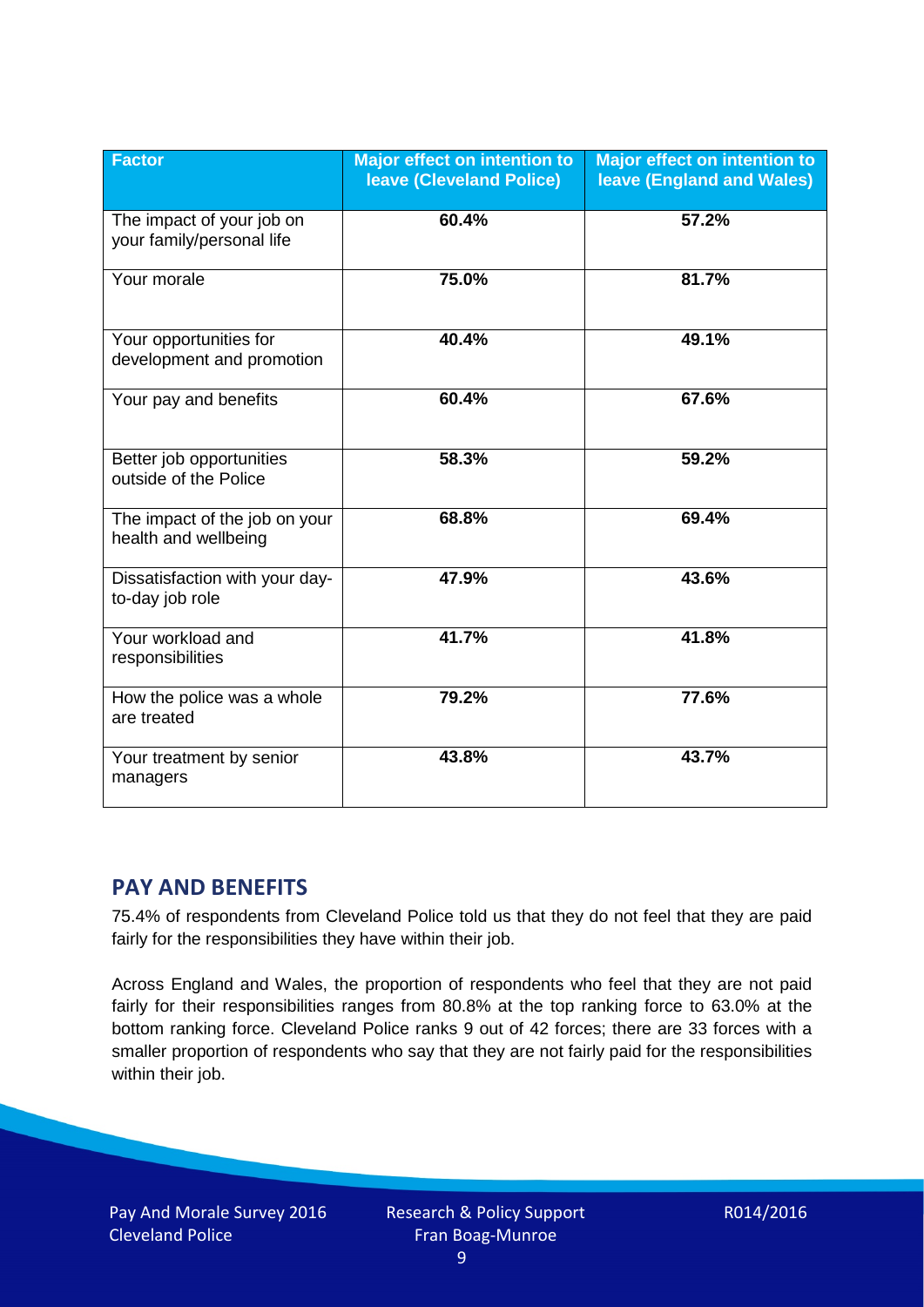72.5% of respondents from Cleveland Police said that they are dissatisfied with their overall remuneration (including basic pay and allowances) and 66.6% said that they are dissatisfied with their pensions.

Nationally, The proportion of respondents who are dissatisfied with their overall remuneration ranges from 74.2% at the top ranking force to 50.9% at the bottom ranking force. In terms of respondents reporting dissatisfaction with their remuneration, Cleveland Police ranks 3 out of 42 forces, meaning that there are 39 forces with a smaller proportion of respondents who are dissatisfied with their remuneration.

Pension dissatisfaction ranges from 71.5% at the top ranking force to 55.5% at the bottom ranking force. Cleveland Police ranks 16 out of 42 forces for this indicator; therefore there are 26 forces with a smaller proportion of respondents who are dissatisfied with their pension.

|                                                                         | 2016  | 2015  |
|-------------------------------------------------------------------------|-------|-------|
| Do not feel fairly paid for the<br>responsibilities within their<br>job | 75.4% | 79.3% |
| Dissatisfied with total<br>remuneration                                 | 72.5% | 73.1% |
| Dissatisfied with pension                                               | 66.6% | 69.9% |

Nationally, 74.4% of respondents said that they were not paid fairly for the responsibilities they have within their job; this proportion was 70.3% in 2015. A significantly larger proportion of respondents said that they were not paid fairly for their responsibilities this year compared to last year<sup>[7](#page-9-0)</sup>.

The proportion of respondents across the police service as a whole who were dissatisfied with their remuneration was 66.7%; this compares to 62.7% in 2015. The difference between

<span id="page-9-0"></span> $7$  Z=12.5, p < 0.001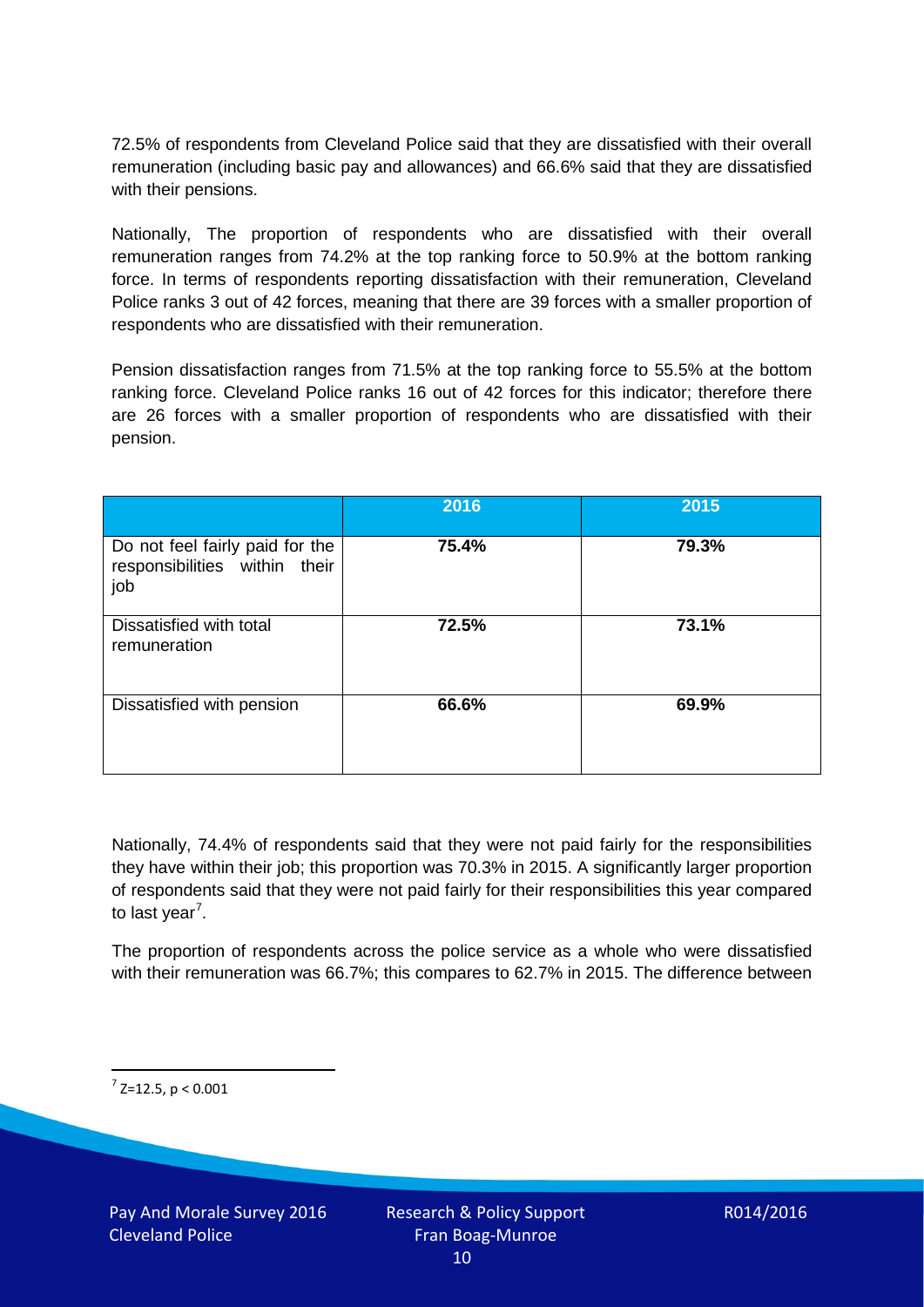the proportion of respondents who were dissatisfied with their overall remuneration in 2016 and 2015 was statistically significant<sup>[8](#page-10-0)</sup>.

Across England and Wales, the proportion of respondents who were dissatisfied with their pension in 2016 was 66.6%; this proportion was 68.9% in 2015. A significantly smaller proportion of respondents were dissatisfied with their pension this year compared to last year<sup>[9](#page-10-1)</sup>.

#### *Proportion of respondents who do not feel fairly paid for the responsibilities within their job compared to national average in 2016*



<span id="page-10-1"></span><span id="page-10-0"></span> ${}^{8}Z = 11.4, p < 0.001$ <br> ${}^{9}Z = 6.7 p < 0.001$ 

Pay And Morale Survey 2016 Cleveland Police

Research & Policy Support Fran Boag-Munroe 11

R014/2016